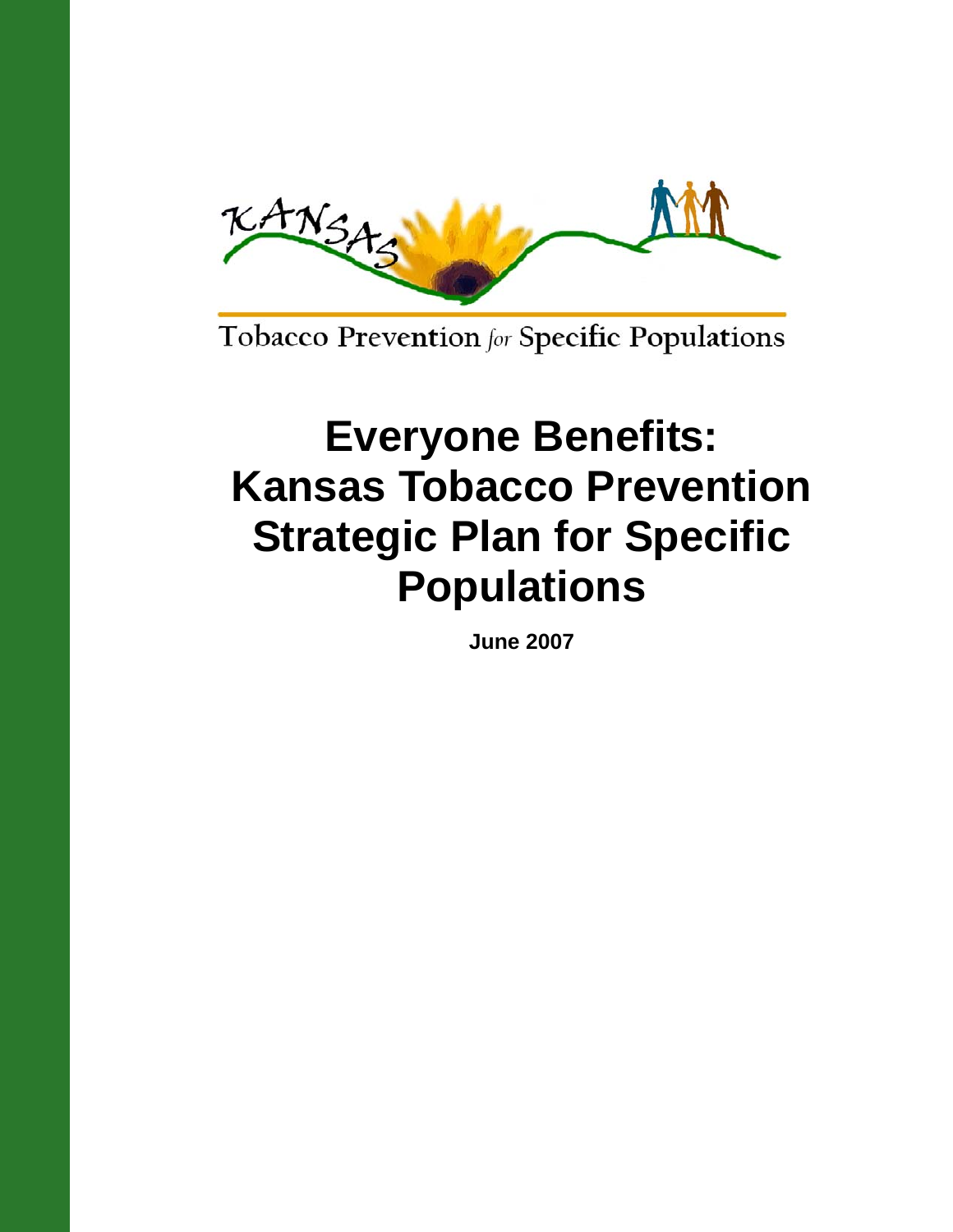

# **Table of Contents**

| <b>Section</b> | <b>Page</b> |
|----------------|-------------|
|                |             |
|                |             |
|                |             |
|                |             |
|                |             |
|                |             |
|                |             |
|                |             |
|                |             |
|                |             |
|                |             |
|                |             |
|                |             |
|                |             |
|                |             |
|                |             |
|                |             |
|                |             |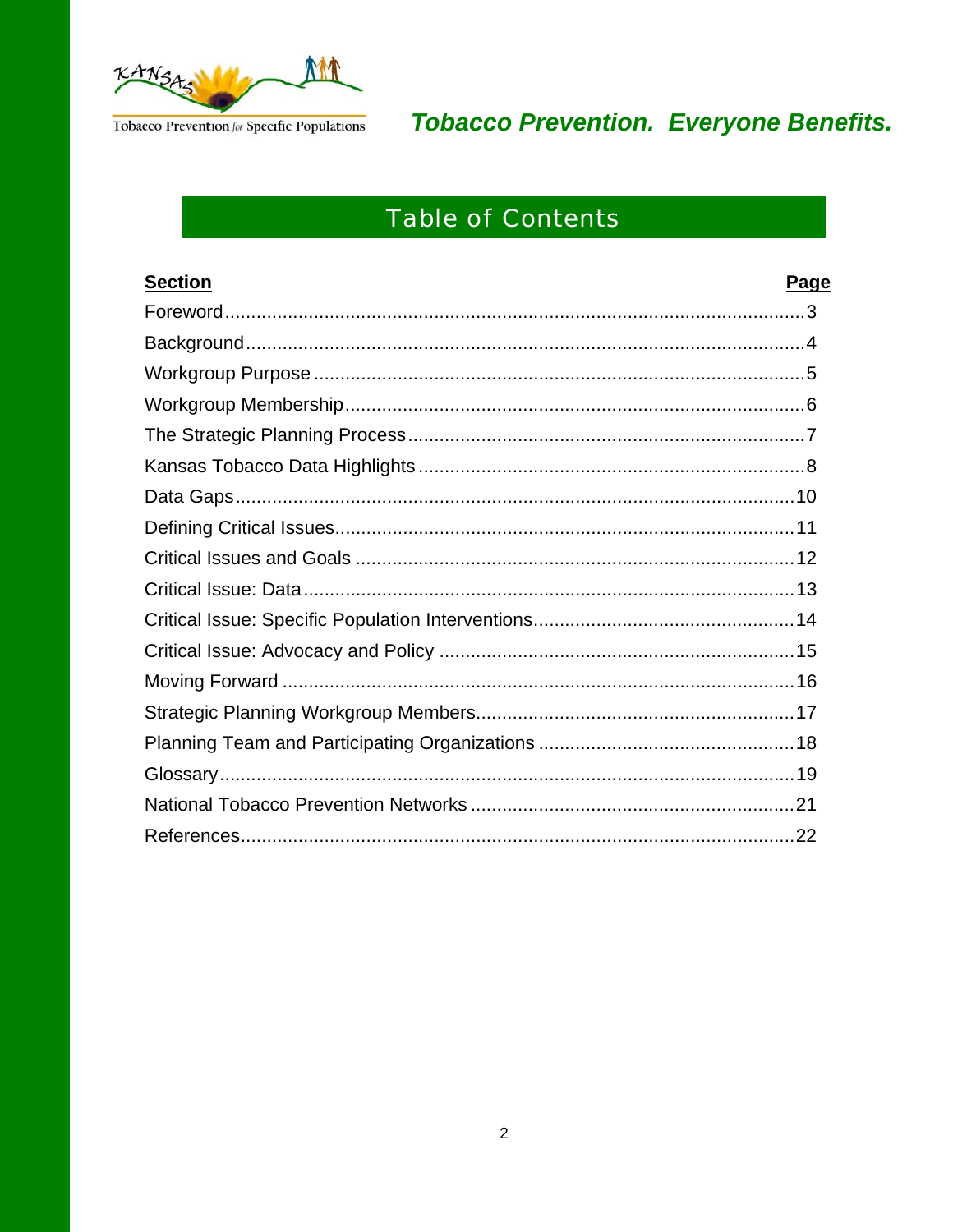

### Foreword

The Kansas Tobacco Prevention Strategic Plan for Specific Populations: "Everyone Benefits" was developed by a statewide Tobacco Prevention for Specific Populations workgroup. The planning process was funded by a grant from the U.S. Centers for Disease Control and Prevention (CDC) to the Kansas Department of Health and Environment (KDHE).

#### **For further information, contact:**

Office of Health Promotion Kansas Department of Health and Environment 1000 SW Jackson, Suite 230 Topeka, KS 66612-1274

Telephone: (785) 291-3742

Visit the Web site at http://www.healthykansans2010.com/tobacco/

#### **Suggested citation:**

Report from the Kansas Tobacco Prevention Workgroup for Specific Populations to the Kansas Department of Health and Environment. *Kansas Tobacco Prevention Strategic Plan for Specific Populations: "Everyone Benefits"*. June, 2007.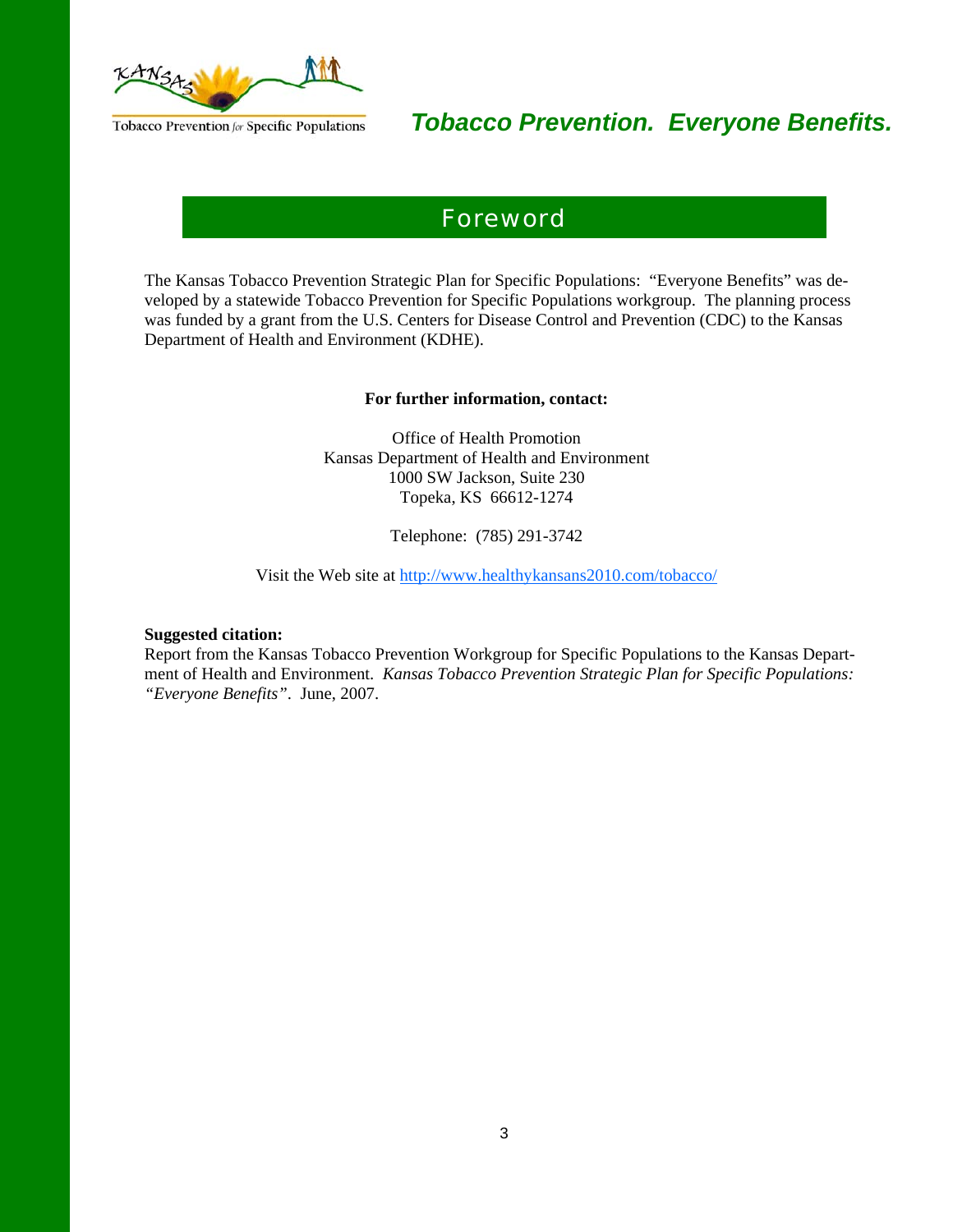

### **Background**

Tobacco is the single most preventable cause of death and disease in our society, and in Kansas accounts for more than 4,000 deaths per year.<sup>1</sup> Lost work productivity as a result of illness from tobacco use is over \$92 million annually.<sup>2</sup> Equally alarming are the disproportionate health and economic effects of tobacco on specific populations.

The U.S. Centers for Disease Control and Prevention (CDC) has four recommended goal areas for a comprehensive tobacco control program<sup>3</sup>:

- 1. Preventing the initiation of tobacco use among young people.
- 2. Promote quitting among young people and adults.
- 3. Eliminating nonsmokers' exposure to environmental tobacco smoke (ETS).
- 4. **Identifying and eliminating the disparities related to tobacco use and its effects among different population groups.**

The burden of tobacco use, and the resulting disease, disability and death are not borne equally across population groups. An examination of the data reveals that smoking rates are higher among certain population groups. Health disparities are influenced by many factors, including disability, age, race/ ethnicity, gender, geography, occupation, and socioeconomic status. The term "specific populations" is used to represent all of these population groups. For the purpose of this document, "health disparities" is defined as: differences in disease and death rates between specific population groups and the general population. Tobacco-related health disparities are differences in patterns, prevention, and treatment of tobacco use; the risk, incidence, morbidity, mortality, and burden of tobacco-related illness that exist among specific population groups in Kansas; and related differences in capacity and infrastructure, access to resources, and environ-

mental tobacco smoke (ETS) exposure (also known as secondhand smoke).

While Kansas is making progress in tobacco control, substantial and enduring reductions cannot be achieved by expecting past successes to continue. Recommendations to extend tobacco prevention efforts to specific populations are presented throughout this plan. These recommendations build upon earlier efforts, such as the Healthy Kansans 2010 process. Through Healthy Kansans 2010 (HK2010), recommendations were developed to encourage systematic change to reduce health risks. One of the cross-cutting issues



**Students from the Wichita State University HEALTH organization work at a booth on campus that highlighted how the tobacco industry targets youth with their deadly product.**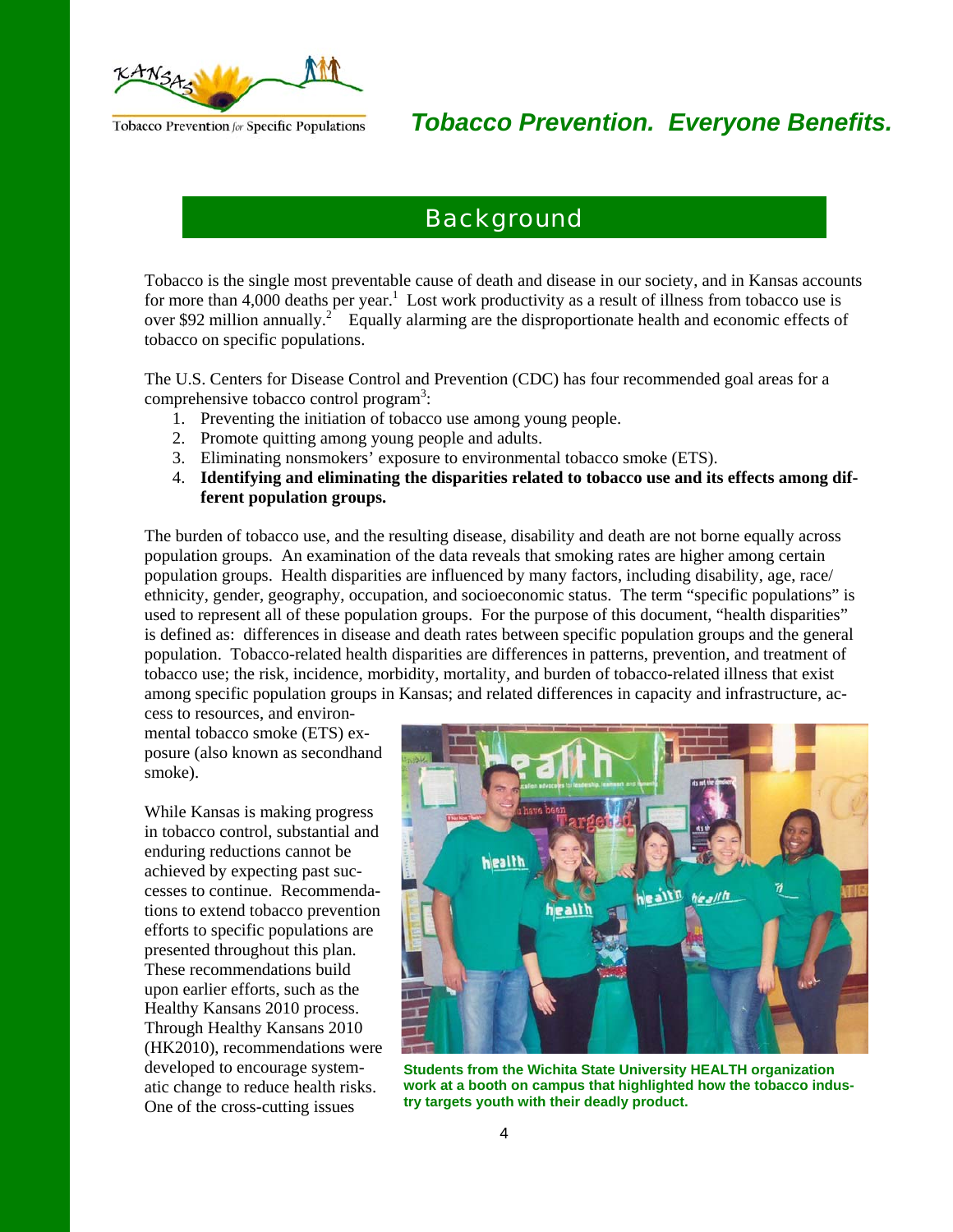

identified through the HK2010 process common to multiple health focus areas was "reducing and eliminating health and disease disparities". This process identified approaches highly targeted towards specific populations.

The Kansas Tobacco Use Prevention Program (TUPP) champions such efforts. The TUPP program provides resources and technical assistance to community coalitions for development, enhancement and evaluation of state and local initiatives to decrease the morbidity and mortality from tobacco use. A Kansas Tobacco



Quitline was established in November 2003 as a cessation resource for all Kansans. This service is of particular value to lower income Kansans; nearly 40% of all callers report their household income as less than \$15,000.

One of the top priorities for the TUPP program is to identify and eliminate the disparities related to tobacco use and its effects among different population groups. To assist in this effort, a Kansas Tobacco Prevention for Specific Populations Workgroup was convened and engaged in a strategic planning process from March to June, 2007. The Workgroup members met for four days during a three-month period to develop a strategic plan for addressing tobacco-related disparities in specific populations for 2007- 2010. Through this process, critical steps were identified to help reduce tobacco-related health disparities among specific populations.

The resulting objectives and strategies identified in this strategic plan are aimed at fulfilling the Kansas vision to: *Identify and eliminate tobacco-related health disparities among specific populations.* 

### Workgroup Purpose

The purpose of the Kansas Tobacco Prevention for Specific Populations Workgroup was to develop a strategic plan to address tobacco (smoking and smokeless tobacco) prevention for specific populations in Kansas through a participatory process. Workgroup members participated from March to June, 2007 in a planning process to develop a strategic plan to guide efforts to eliminate tobacco-related disparities in specific populations in Kansas.

In addition to developing the strategic plan, Workgroup members were also charged with brainstorming strategies for marketing the strategic plan to key organizations statewide and reviewing a case study documenting lessons learned from the planning process.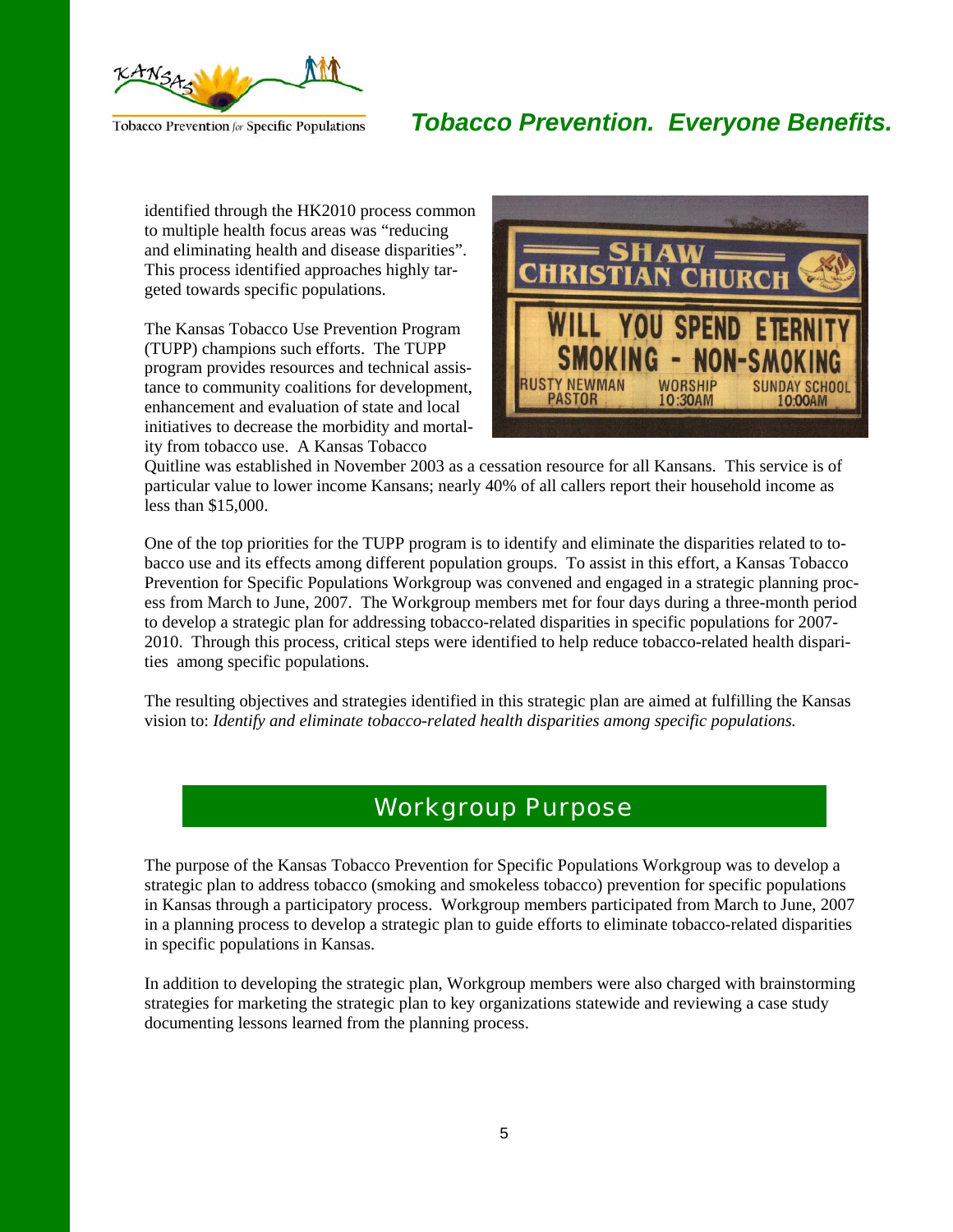

### Workgroup Membership

Twenty-four organizations and individuals representing groups that work with and/or personally experience disparities agreed to serve on the Kansas Tobacco Prevention for Specific Populations Workgroup. These individuals and organizations were selected because they reflect the populations in Kansas that data indicate experience tobacco-related health disparities, or groups for which tobacco-related health disparities may be unidentified. More than one hundred organizations and individuals were asked to submit nominations for Workgroup members.

Nominees were solicited through a community-based nominating process. Nominees were solicited from those who were from and/or had expertise in working with one or more of the populations listed below:

- ∗ People with low SES (socioeconomic status; e.g., low income or education, unemployed)
- ∗ Black/African Americans
- ∗ Asian Americans and Pacific Islanders (AAPI)
- ∗ American Indians/Alaskan Natives
- ∗ Hispanic/Latino
- ∗ Gay/lesbian/bisexual/transgender
- ∗ Medically underserved/uninsured
- ∗ Young people
- ∗ Pregnant women
- ∗ People facing mental or emotional challenges
- ∗ People living with disabilities
- ∗ Groups and affiliations for which tobacco-related disparities may be unidentified

Additional considerations for Workgroup participation included:

- ∗ People compatible with the issue of eliminating tobacco-related disparities.
- ∗ People who will commit to actively participate in the Workgroup process.
- ∗ People who are willing to take time to share their knowledge with the Workgroup.
- ∗ People with expertise (e.g., cultural expertise, tobacco use prevention/policy expertise) that will build the capacity of the entire Workgroup.
- ∗ People with an ability to provide leadership in implementing recommendations for improvements in specific populations.
- ∗ People from all geographic areas of the state.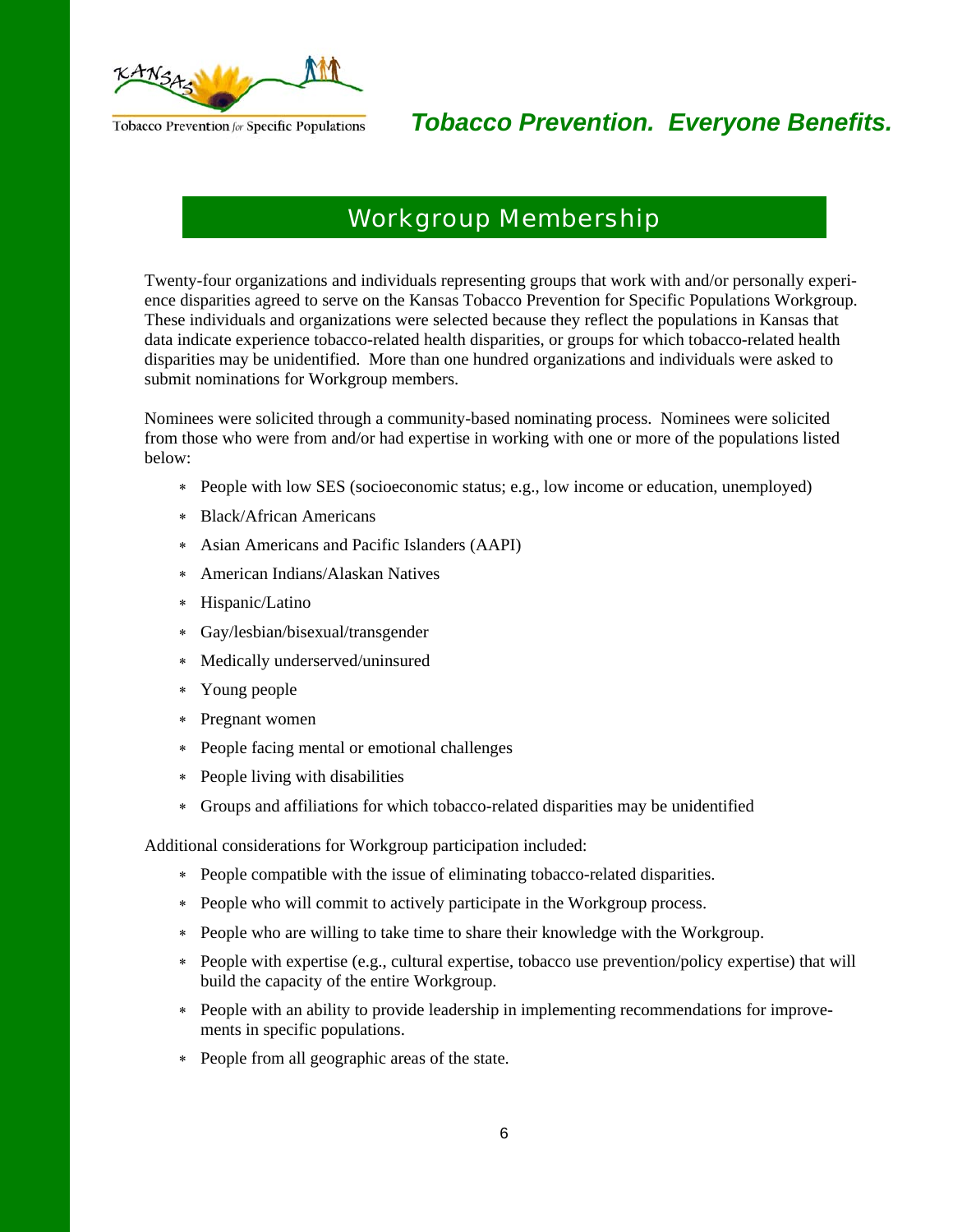

### The Strategic Planning Process

Beginning in September 2006, the Kansas Department of Health and Environment began the recruitment of a diverse, inclusive and representative statewide Tobacco Prevention Workgroup for Specific Populations to develop the goals and strategies of the "Everyone Benefits" Tobacco Prevention for Specific Populations Strategic Plan. It was emphasized that the planning process should be inclusive and representative, community-based, and data-driven.

Twenty-four individuals committed to this participatory process involving three meetings during four days between March and May, 2007, to develop the plan. Workgroup members were recruited through a broad, community-based nominating process. Members were asked to commit to attend all three meetings to ensure continuity. Only Workgroup members were considered voting members. KDHE staff, a contracted evaluator and facilitator served as resource and support staff. Other individuals attended as guests/resource partners. Two Workgroup members agreed to serve as Co-chairs of the Workgroup, and also served on the planning team with support staff. The planning team worked to facilitate the planning process for the Workgroup.

Meeting One focused on members becoming familiar with the planning process and planning roles, reviewing existing tobacco-related disparities data, and exploring critical issues for tobacco prevention for specific populations. A KDHE epidemiologist compiled and presented data to assist in defining the status of tobacco use in Kansas, identifying groups at risk for higher tobacco use in Kansas, and identifying data gaps related to subpopulations throughout Kansas. At the conclusion of meeting one, members had developed a list of critical issues impacting tobacco prevention for specific populations in Kansas.

*"Thank you for doing this. I think there is a great need for this project in Kansas. The group represents a great proportion of specific population sectors and seems to be engaged in the process." - Comment from Workgroup evaluation* 

As part of Meetings Two and Three, members reviewed the critical issues and narrowed the list to the top three critical issues to be addressed during the next three years. The Workgroup chose not to limit the plan to particular groups, but instead developed overarching objectives for addressing tobacco prevention disparities among multiple populations. The Workgroup developed a strategic objective for each critical issue. Strategies and action steps for each objective were also identified.

The resulting plan includes an implementation plan, the identification of required resources for implementation, potential partnering organizations, and a communication plan for use by various organizations in Kansas. More information, including a timeline, can be found at the Web site: www.healthykansans2010.com/tobacco/.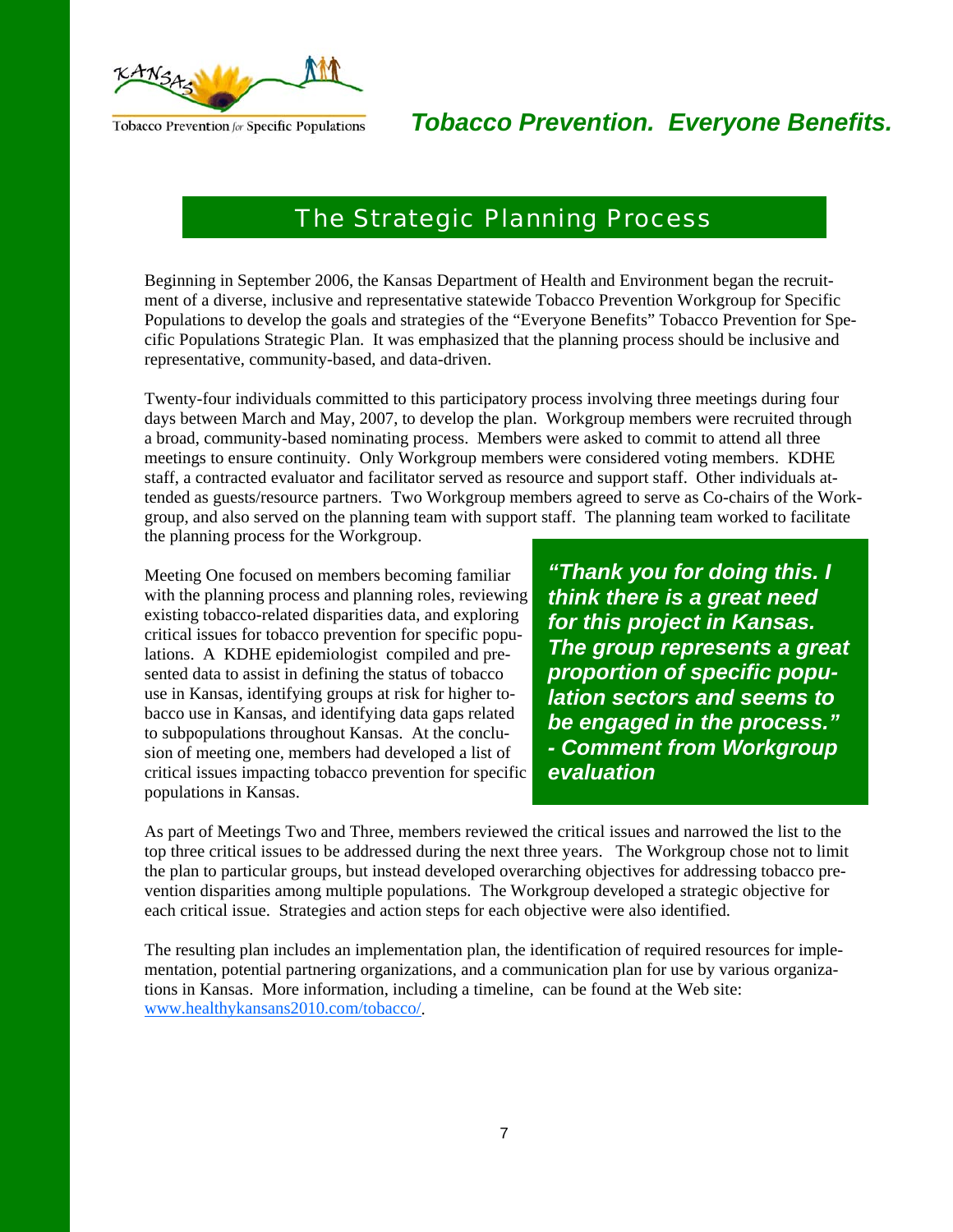

# Kansas Tobacco Data Highlights

- ∗ Thirty-four percent (34%) of adults aged 18 and older, with 14+ days in the past 30 days where their mental health was not good, are current smokers.<sup>4</sup>
- ∗ Nearly twenty percent (19.8%) of individuals living with a disability report being current smokers as compared to  $17.4\%$  of individuals living without a disability.<sup>4</sup> While the prevalence of smoking is not significantly higher among this population, the burden of tobacco-related diseases is intensified by other conditions.
- ∗ Thirty percent (30%) of adults aged 18 and older who are uninsured are current smokers.4 These individuals represent a heavy economic burden on state and federal health care systems.
- ∗ Of the over \$900 million in annual health care costs related to smoking, it is estimated that nearly \$200 million is covered by state Medicaid.
- ∗ According to the 2005 BRFSS, 30% of adults aged 18 and older who are uninsured are smokers.
- ∗ The prevalence of current smokers among Hispanic individuals is 15.8% whereas among the non-Hispanic population this prevalence is  $18\%$ <sup>4</sup>. Further investigation is required to determine if access to health care increases the burden of tobacco related diseases specifically among the Hispanic population.
- Among the 18-24 year old age group, the prevalence of smoking during pregnancy is approximately  $18\%$ <sup>4</sup>
- ∗ In 2005, 18.9% of males aged 18 and older reported being current smokers. Only 16.8% of women aged 18 and older reported being current smokers during this same time period.
- ∗ Greater than 30% of smokers who call the Kansas Tobacco Quitline report an annual income of less than  $$15,000.<sup>5</sup>$
- ∗ In addition to age, education and income level correlate with smoking prevalence. In Kansas, more than 1 in 3 adults with less than a high school education are smokers, whereas only 1 in 10 college graduates are smokers.<sup>5</sup>
- ∗ The prevalence of smokeless or spit tobacco among High School males is 17.4% as compared to 13.6% nationally.<sup>6</sup>
- ∗ The prevalence of current smokers among High School students is 21% as compared to 23% nationally. $\delta$  This prevalence has remained unchanged since 2002 in Kansas.
- ∗ The prevalence of smoking among enlisted Military personnel decreases as pay group increases. The highest prevalence is among males of rank E1-E3 who report a smoking prevalence of 51%.<sup>7</sup>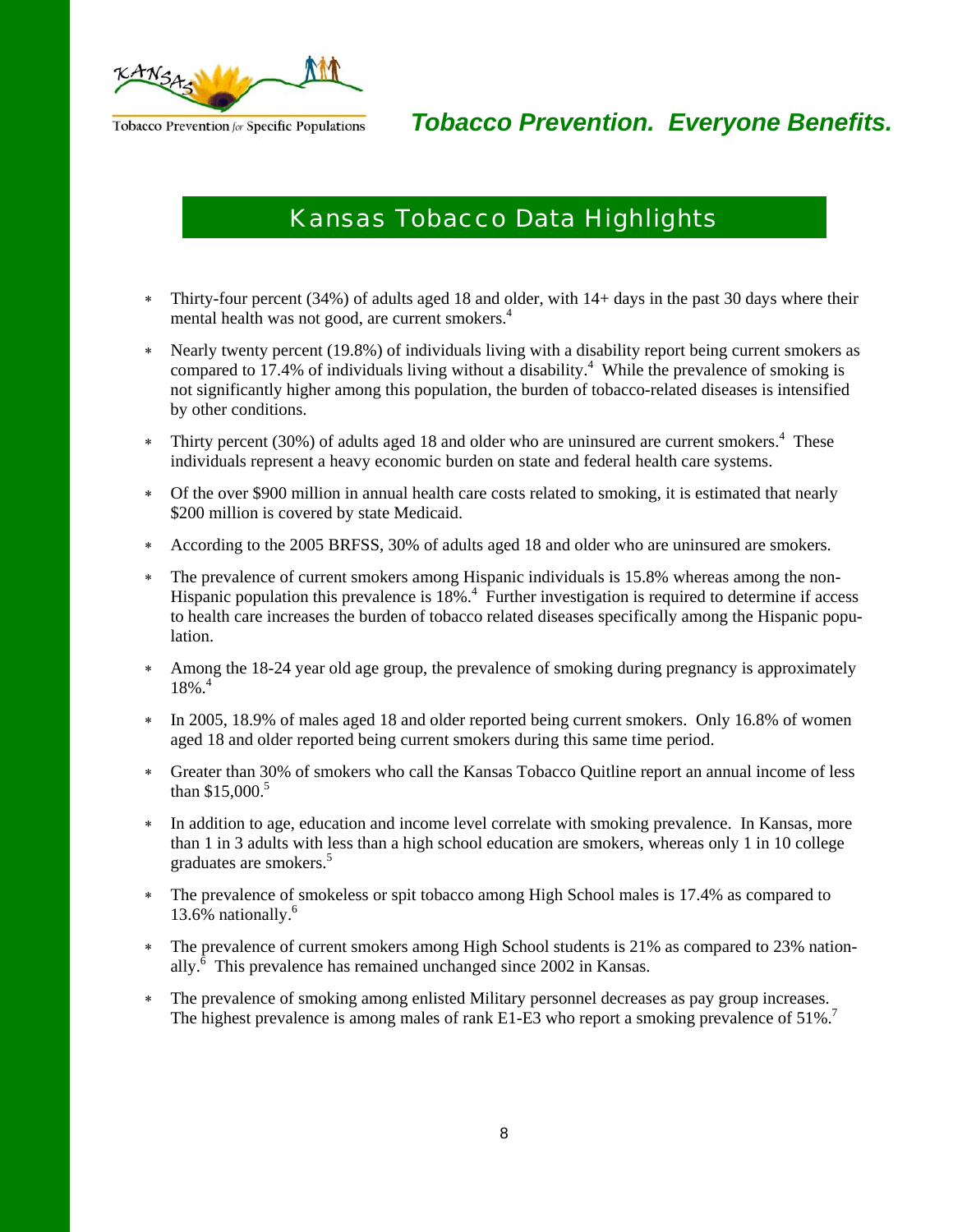

*Tobacco Prevention. Everyone Benefits.* 



#### Prevalence of Current Smokers by Race, 2002—2005

#### Socioeconomic Status

#### Percentage of Current Cigarette Smokers in Kansas Aged 18 and older by Education and Household Income (2005)

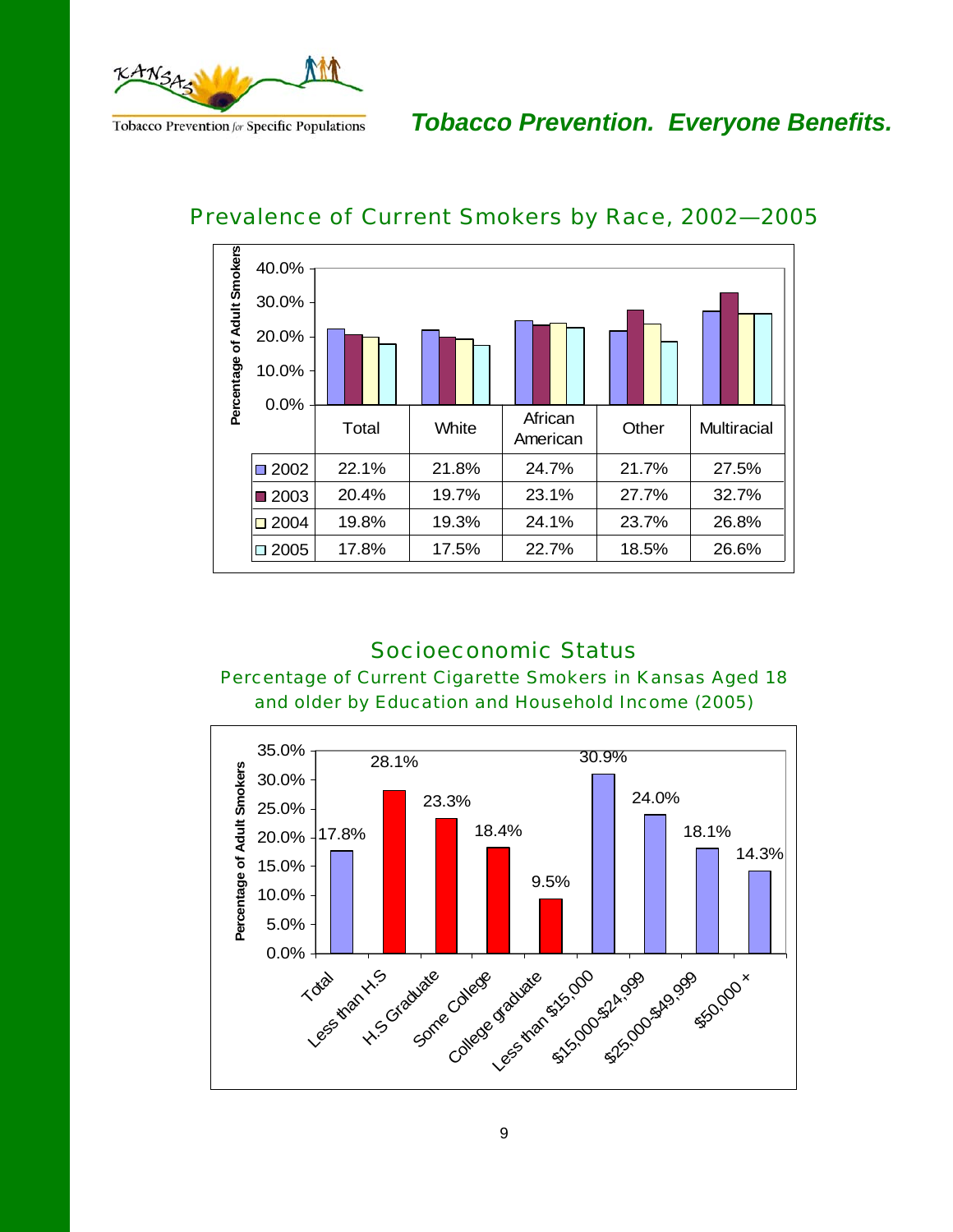

*Tobacco Prevention. Everyone Benefits.* 



#### Prevalence of Cigarette Use by Age Group

### Data Gaps

One of the largest obstacles to identifying and eliminating tobacco-related disparities among specific populations is the lack of consistent reporting of data. There is no or little state-specific tobacco use information related to some specific populations. The Workgroup expressed a need for increased data availability and access. As with many planning processes, improved data collection continues to be a recurring concern. Identifying disparities is an ongoing process. It requires both quantitative and qualitative data to identify differences that may adversely affect specific population groups. There are gaps in the information, but in order to move forward it is important to use existing data and strive to improve the data. In developing the strategic plan, the Workgroup acknowledged the following limiting factors related to data and specific populations:

- ∗ Inability to separate out racial/ethnic information into sub-populations beyond Asian Americans, Pacific Islanders, American Indian/Alaskan Natives. For instance, local studies have shown that smoking rates are highest among males in certain AAPI ethnic groups (i.e., Cambodian, Laotian, Samoan, Native Hawaiian).<sup>8</sup>
- ∗ Limited geographic information, i.e., small communities, such as in rural communities, or specific geographic groups like German Mennonites.
- ∗ Limited data on offender populations, i.e., prison populations, juvenile detention centers.
- ∗ College populations, i.e., multiple surveys make it difficult to identify and compare data among various datasets.
- ∗ Military populations in Kansas, i.e., very transient, limited information exists.
- Sexual Orientation and Gender Identity. No data existed to track this information in Kansas until spring 2007.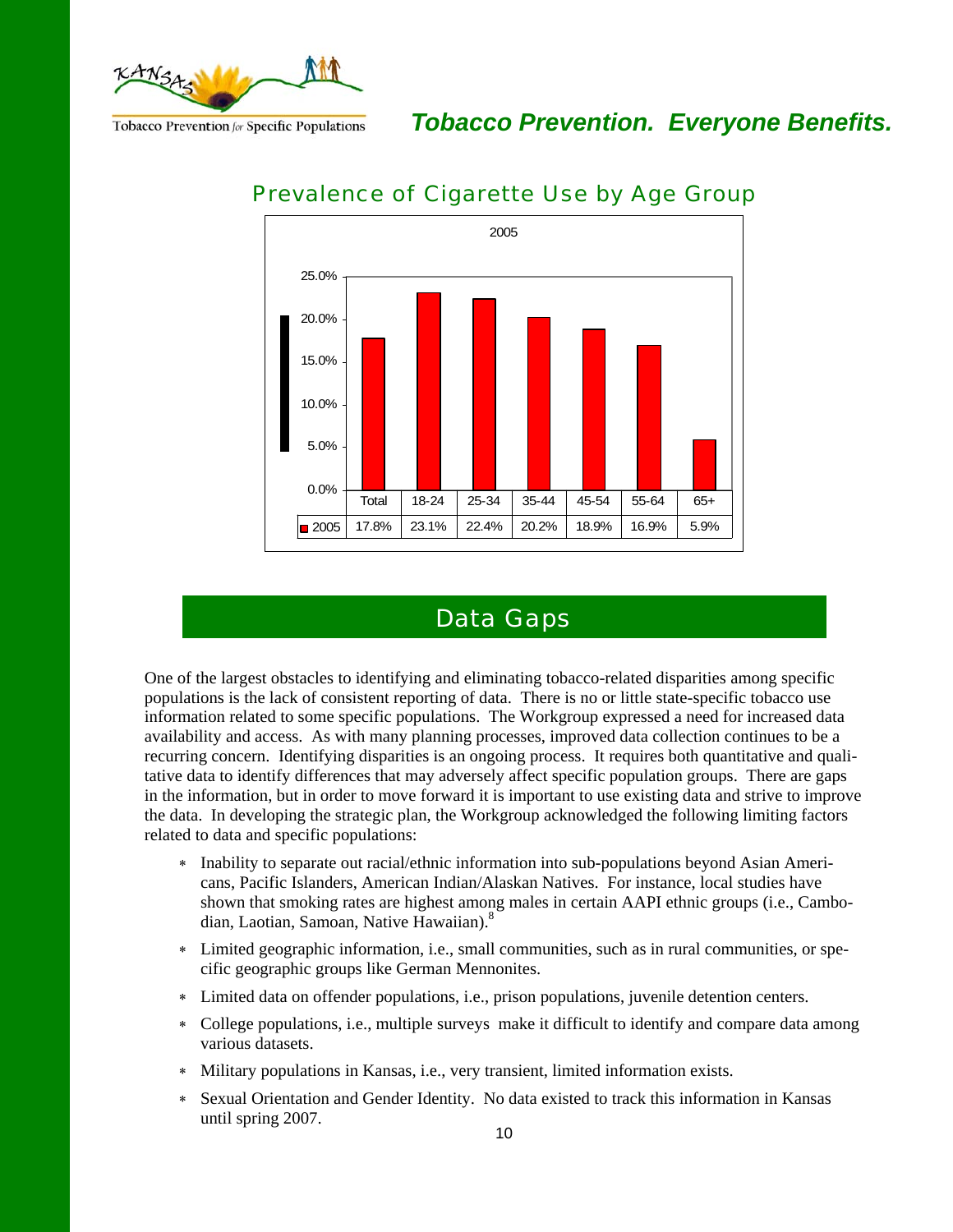

# Defining Critical Issues

Through the strategic planning process, the Workgroup identified three priority critical issues. Objectives with associated strategies and action steps were developed and recommended by the workgroup for each critical issue.

Critical issues were defined as fundamental policy or program concerns that define the most important situations facing a specific population group or organization now and in the future. Critical issues can reflect:

- ∗ Long-standing problems having a significant impact on an organization and/or people served.
- ∗ Barriers to be overcome in order to meet the objectives.
- ∗ Major shifts in thinking that can change direction (priorities, policies, systems changes) of an organization and the nature of the environment.

Overarching questions considered by the Workgroup members when prioritizing critical issues included:

- ∗ **Urgency:** Is this a priority issue that needs to be addressed in the next 1-3 years?
- ∗ **Potential Impact:** Is it likely that addressing this critical issue will have a significant impact on one or more specific populations? Do you have reason to believe you can be successful on this issue?
- ∗ **Actionable/Feasible:** Are there opportunities for action to address the critical issue? Is there room to make meaningful improvement on the issue?
- ∗ **Resources:** Are resources (funds, staff, expertise) either readily available or likely resources can be obtained to address the critical issue? Are there resources through the state and community members to work on the issue? If not, can resources be acquired?
- ∗ **Community Readiness:** Is this a critical issue identified as important by the community? Are people in the community interested in the issue? Is there community momentum to move this initiative forward?
- ∗ **Integration:** Is there opportunity for collaboration? Is there opportunity to build on existing initiatives? Will this duplicate efforts?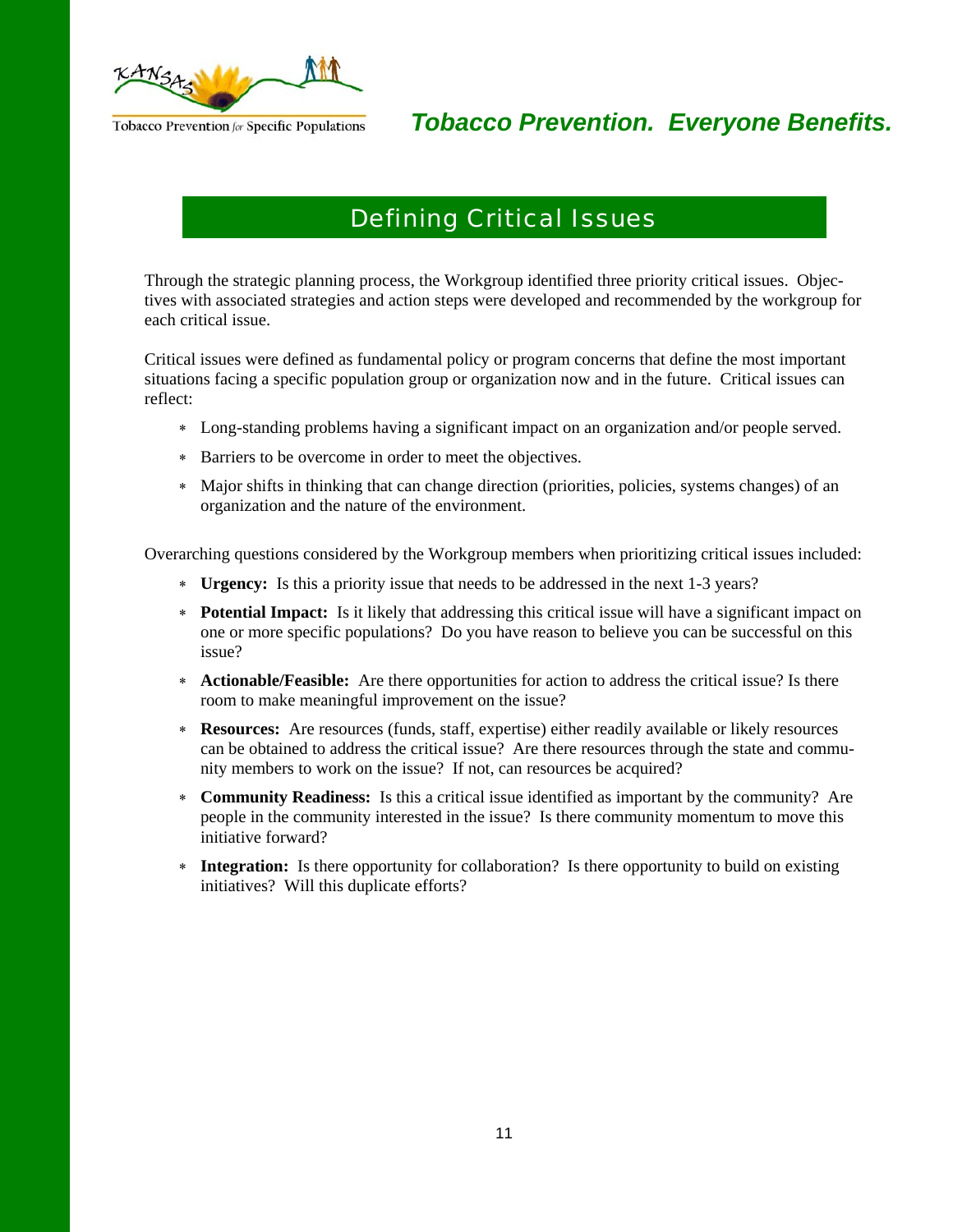

# Critical Issues and Goals

The resulting objectives and strategies identified in this strategic plan are aimed at fulfilling the Kansas vision to:

*Identify and eliminate tobacco-related health disparities among specific populations.* 

The three critical issues and objectives are:

1. Increase community-level quantitative and qualitative data to eliminate identified data gaps among selected populations.

 **Objective: By June 30, 2009, there will be a functioning statewide strategy regarding collection, dissemination, integration, and utilization of community-level quantitative and qualitative data to eliminate identified data gaps among specific populations.** 

2. Increase population-specific prevention and cessation resources that can be integrated in to community programs.

 **Objective: By June 30, 2010, all KS communities will have access to culturally and linguistically appropriate prevention and cessation resources for at least 4 specific populations.**

3. Increase advocacy for the elimination of tobacco-related health disparities among specific populations in Kansas.

 **Objective: By June 30, 2010, conduct a campaign to educate and motivate communities, funders, and policymakers to support the elimination of tobacco-related health disparities among specific populations in Kansas**.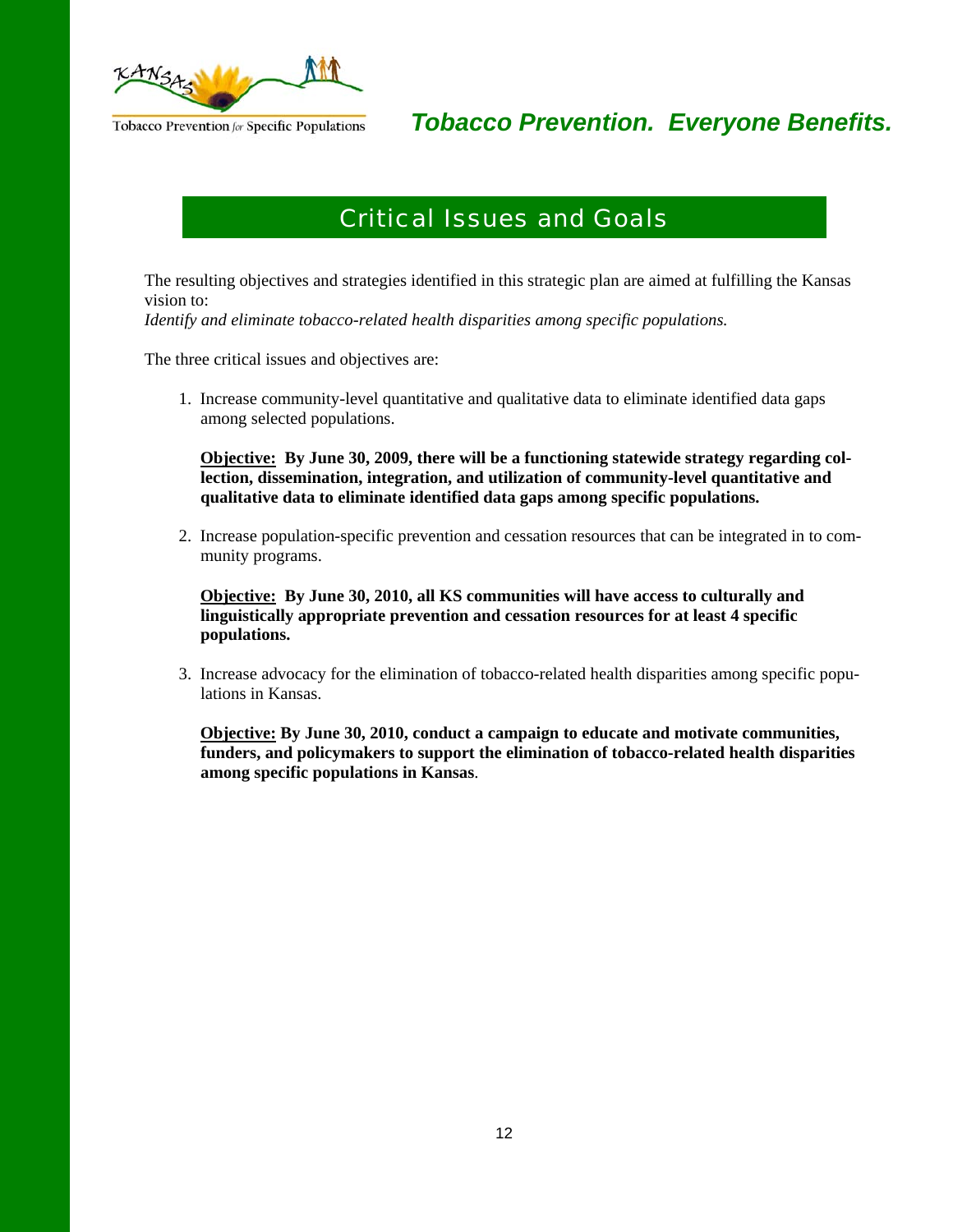

### Critical Issue: Data

**Critical Issue: Increase community-level quantitative and qualitative data to eliminate identified data gaps among selected populations.** 

**Objective One: By June 30, 2009, there will be a functioning statewide strategy regarding collection, dissemination, integration, and utilization of community-level quantitative and qualitative data to eliminate identified data gaps among specific populations.** 

#### **Strategies and Action Steps:**

- 1. Recruit a Data Action Team.
- 2. Conduct comprehensive assessments of available data to examine the range of factors related to tobacco use among disparately-affected populations.
	- a. Compile comprehensive sources of data in Kansas and nationally.
	- b. Create directory of available resources.
	- c. Complete report with relevant data to guide the strategic planning process and enrich disparities elimination efforts for tobacco control.
	- d. Coordinate distribution of report to key tobacco stakeholders and communities.
- 3. Improve existing surveillance systems for data collection.
	- a. Catalog existing surveillance systems.
	- b. Identify specific minimum data set.
	- c. Assess existing surveillance systems and suggest modifications or additions.
	- d. Define requirements for improvement of surveys, including cost requirements.
	- e. Disseminate recommendations.
	- f. Identify funding sources.
	- g. Secure funding.
- 4. Develop new data collection methods to assess tobacco use where gaps in knowledge exist.
	- a. Review alternative sources of data, including qualitative data.
	- b. Create and test innovative data collection methods.
	- c. Implement, evaluate, share methods and new information.
	- d. Explore the possibilities for data collection around industry targeting.
- 5. Disseminate available data to key community stakeholders.
	- a. Create a county community resource guide.
	- b. Use all available resources to disseminate information (print, electronic, media) and communicate resources nationally.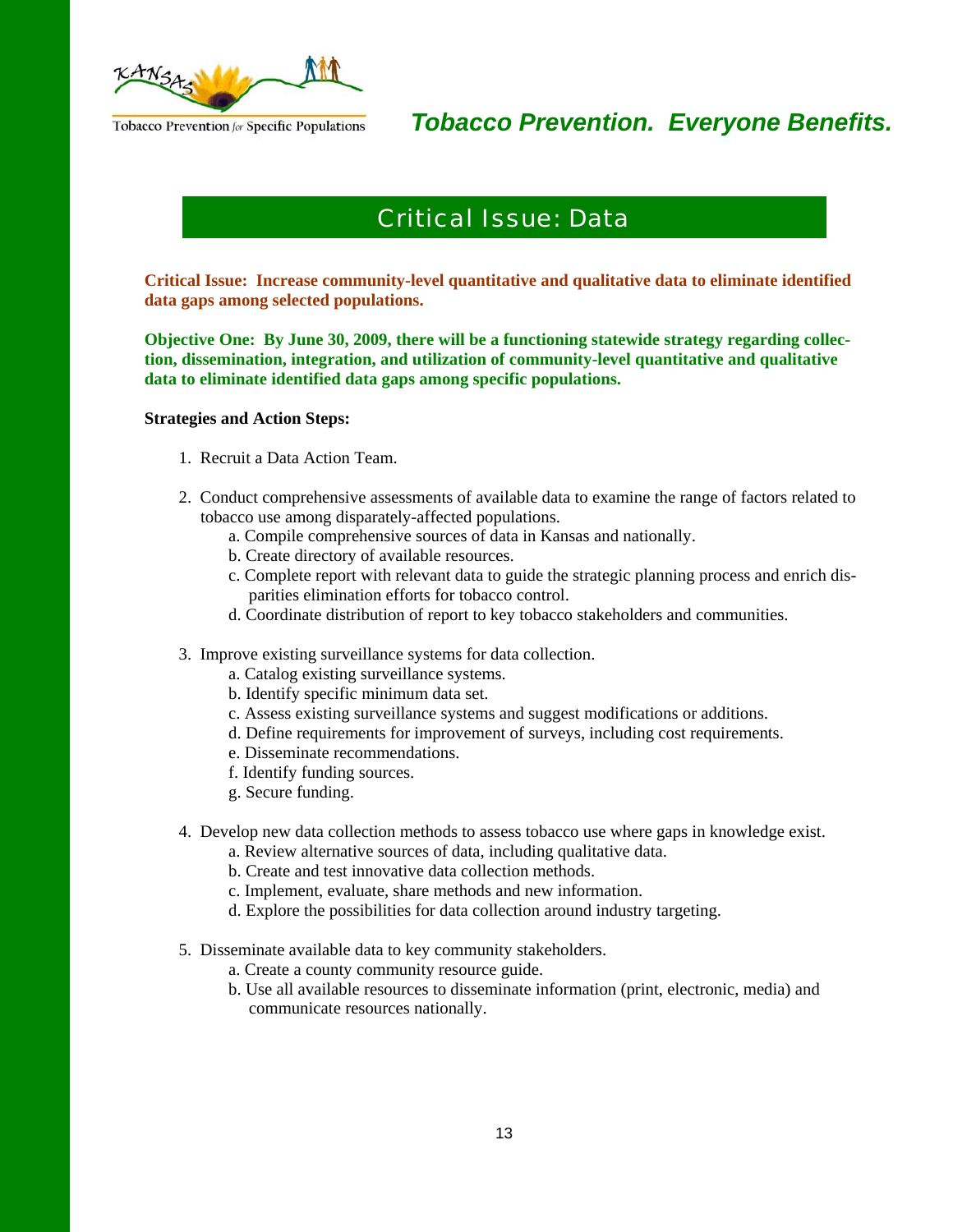

- 6. Link the data and data collection system with statewide and national tobacco prevention and cessation strategies.
	- a. Evaluate use of data collection systems.
	- b. Share information with national tobacco communities.
	- c. Make recommendations for future research.
	- d. Share data for utilization in health care curriculum.
	- e. Use data as method for additional funding.

### Critical Issue: Specific Population Interventions

**Critical Issue: Increase population-specific prevention and cessation resources that can be integrated in to community programs.** 

**Objective: By June 30, 2010, all KS communities will have access to culturally and linguistically appropriate prevention and cessation resources for at least 4 specific populations.** 

**Strategies and Action Steps**:

- 1. Create an Intervention Action Team.
- 2. Identify four (4) specific populations based on current and evolving data.
	- a. Evaluate and obtain population-specific data. Review data from Data Action Team.
	- b. Create a process to identify specific populations in greatest need.
- 3. Identify potentially effective models and develop new models for existing gaps.
	- a. Research existing models.
	- b. Create directory of models.
	- c. Identify gaps. Use data from Data Action Team.
	- d. Develop or modify models.
- 4. Develop a community network to eliminate barriers by providing access to effective populationspecific models.
	- a. Convene potential community partners.
	- b. Identify access barriers.
	- c. Develop Web-based resource guide for population-specific prevention and intervention materials and techniques.
	- d. Market Web site and provide training.
- 5. Evaluate dissemination process and network.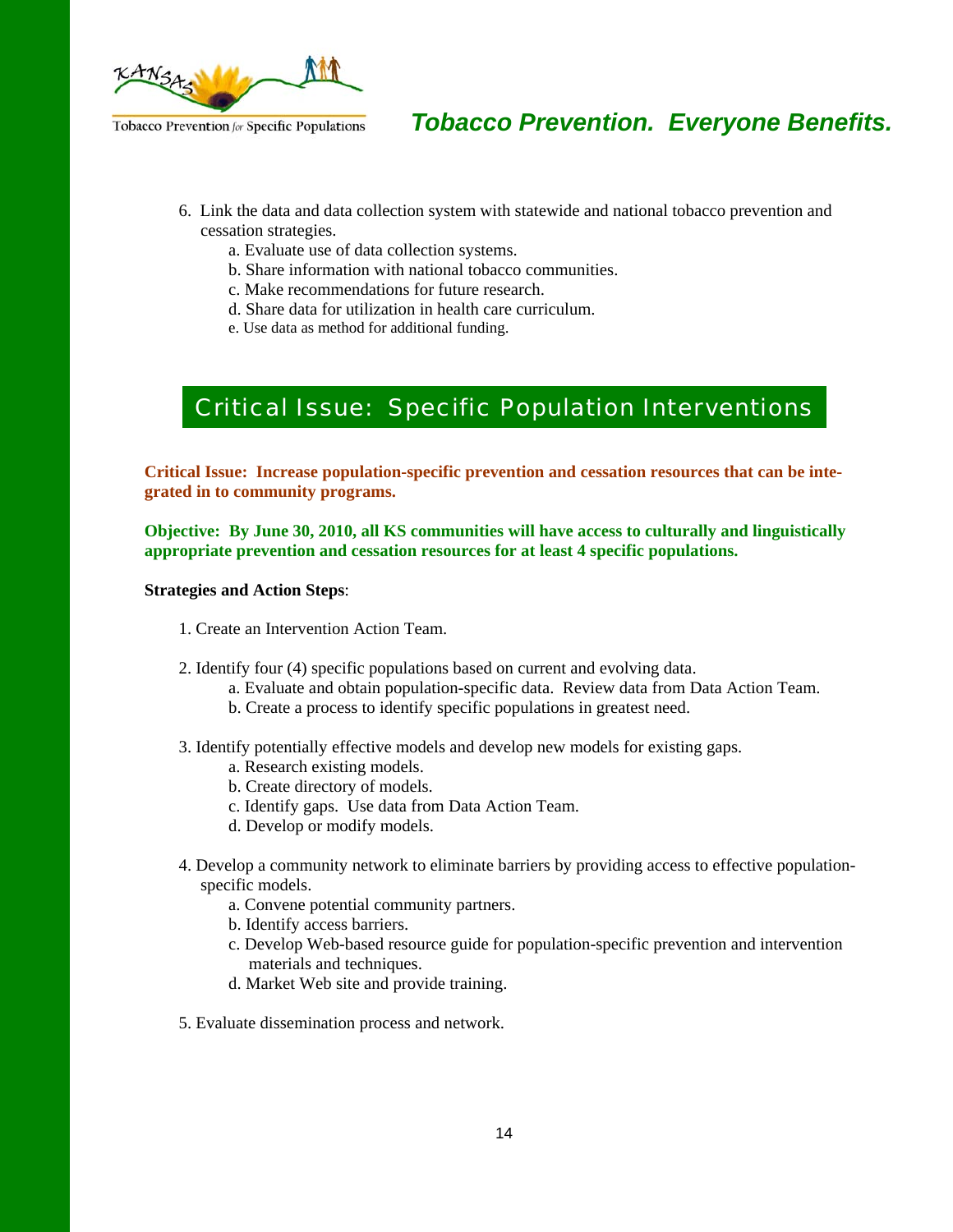

### Critical Issue: Advocacy and Policy

**Critical Issue: Increase advocacy for the elimination of tobacco-related health disparities among specific populations in Kansas.** 

**Objective: By June 30, 2010, conduct a campaign to educate and motivate communities, funders, and policymakers to support the elimination of tobacco-related health disparities among specific populations in Kansas.** 

#### **Strategies and Action Steps:**

- 1. Develop an integrated statewide advocacy plan to address tobacco-related prevention and cessation issues for specific populations.
	- a. Create an Advocacy Action Team.
	- b. Convene the Advocacy Action Team.
	- c. Partner with local and state organizations to facilitate, train, and provide data for Advocacy
		- Action Team.
	- d. Reach and convene the Cabinet members and legislative leaders regarding the advocacy action plan.
- 2. Conduct a tobacco biannual training/meeting for communities, funders, and policymakers to support the elimination of tobacco disparities.
	- a. Identify and convene communities, funders, policy makers, and stakeholders.
	- b. Provide training for communities, funders, and policymakers regarding tobacco-related health disparities.
	- c. Evaluate the training/meeting of the above groups.
- 3. Recruit and train a minimum of five (5) sustainable community-based organizations per KDHE, TUPP (6) regions not previously involved in tobacco control work, in mobilization/ implementation activities.
	- a. Develop and deploy a recruiting campaign for new specific-population groups (not involved in tobacco).
	- b. Identify and recruit 5 community organizations for each region.
	- c. Train each community organization in Tobacco 101 and Best Practices.
	- d. Provide ongoing technical assistance (online via Web site).
	- e. Select a project to complete in each region (e.g., clean indoor air).
	- f. Evaluate the project (process, implementation) within each region.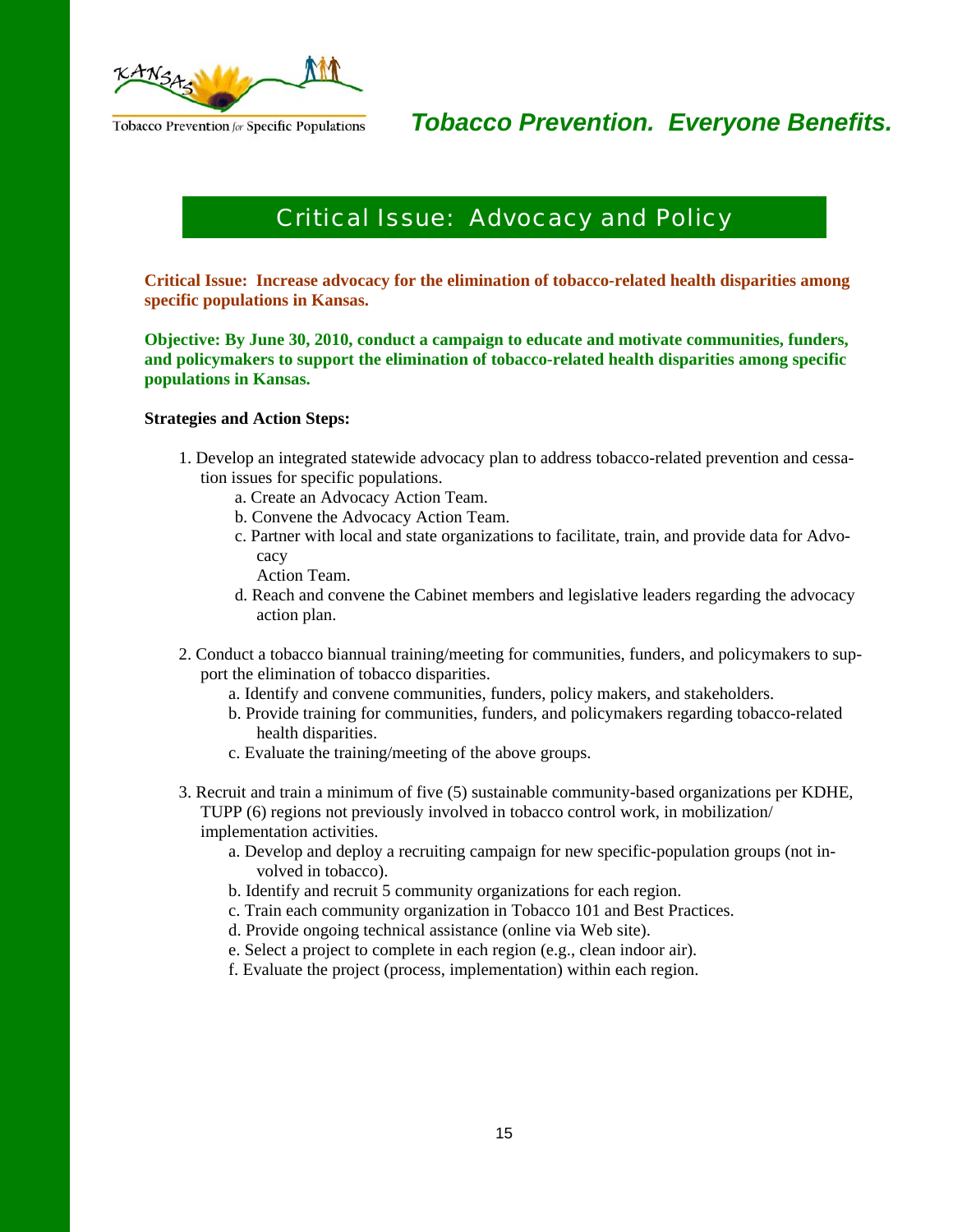

#### Moving Forward

The strategic plan developed by the Kansas Tobacco Prevention Workgroup for Specific Populations is one in which **"Everyone Benefits**." It provides a framework for action in addressing tobacco-related disparities in Kansas. The Kansas Department of Health and Environment, community-based organizations, tobacco prevention advocacy groups, and tobacco prevention partners must work together for the plan to be effectively implemented.

The Workgroup has agreed to convene twice a year to review progress on plan implementation. Three "action teams" will be created to work on each of the critical issues. Action teams will oversee the development, implementation and evaluation of action plans for each critical issue area. Interested Workgroup members will serve on the action teams. Each of the action teams

*"I'm very pleased overall and excited, engaged and empowered to move forward with action —let's do it!" - Comment from Workgroup evaluation* 

will need to have a chairperson identified, and a mechanism to ensure ongoing communications between the action teams to stimulate cross-linkages and prevent duplication of efforts.

With the completion of the Strategic Plan, the Workgroup indicated a strong need for KDHE to identify a lead person to oversee plan implementation. The Workgroup stressed the importance of not relying solely on KDHE's Tobacco Use Prevention Program for implementation of the plan, but to identify other champions for the plan as well. Evaluation will also be critical to ensure activities achieve the desired outcomes and to track the extent to which the plan is implemented successfully.

Another critical task will be to inform people within various communities about the plan and to initiate and sustain collaborative partnerships to address tobacco control in specific population groups. The Workgroup identified preliminary strategies to achieve this. Workgroup members identified audiences that must be reached, recommended methods for reaching each group, and identified potential messages. A communications plan has been developed that outlines strategies for engaging potential partners in the effort.



**As a result of the workgroup the Kansas Tobacco Quitline Manager was connected with a member of the Ft. Riley Army Base medical staff. The manager trained 50 army medical personnel on the Quitline and referral process.** 

The Workgroup recognized that partnering organizations are necessary to move the plan forward. Community leaders, community-based organizations and funding organizations can use this strategic plan as a guide in their efforts to reduce and eliminate tobacco-related health disparities in Kansas. The public and private sectors must work together to strengthen and implement tobacco control measures for the state of Kansas. Taking these steps would place the state on course toward reducing the tobacco burden, and reducing tobacco use so substantially that it is no longer a significant public health problem in Kansas.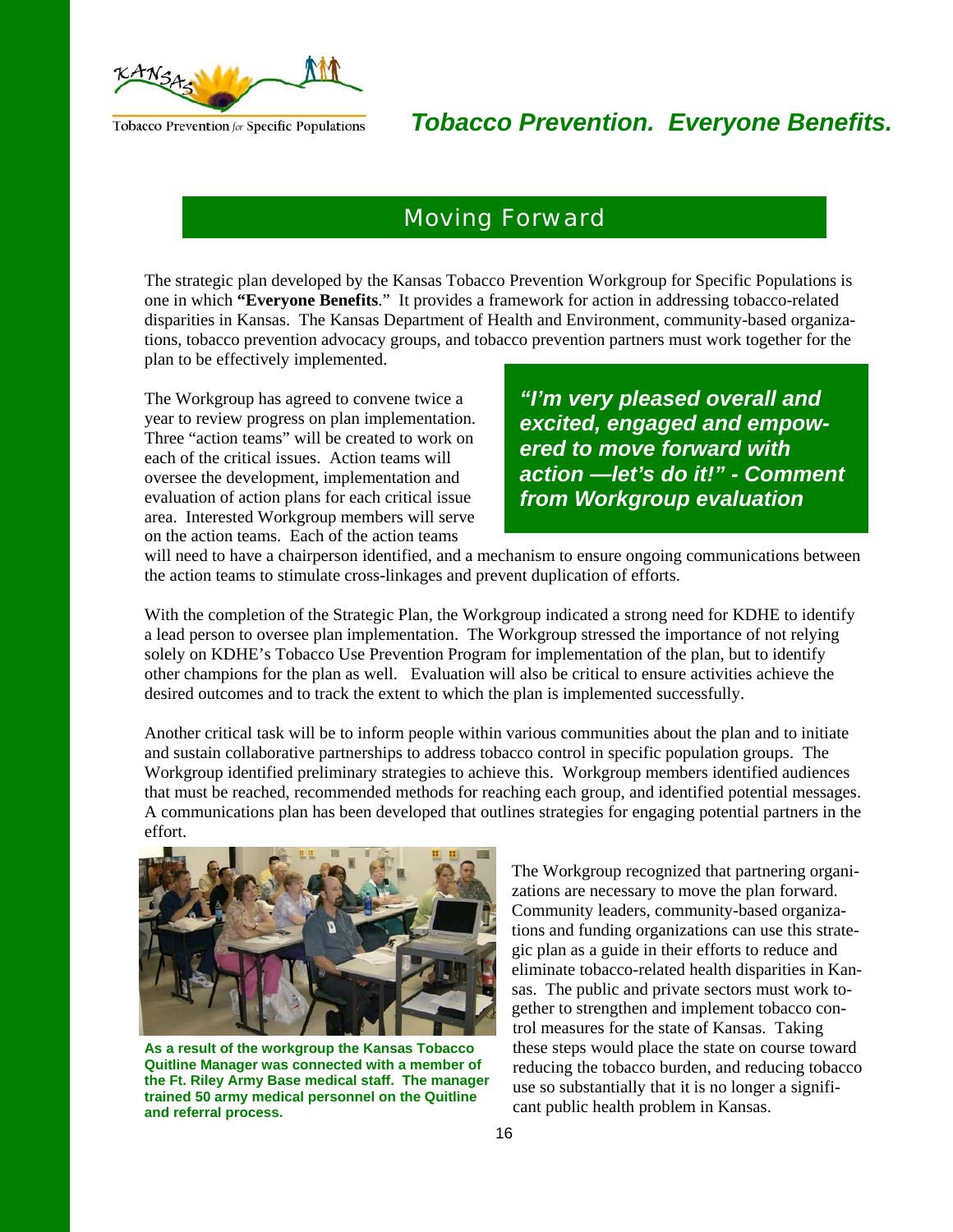

# Strategic Planning Workgroup Members

| Aiko Allen, Co-Chair              | Hunter Health Clinic, Wichita                                                             |
|-----------------------------------|-------------------------------------------------------------------------------------------|
| James Jones, Co-Chair             | Oakland United Methodist Church, Topeka                                                   |
| Gabriela Barron                   | Kansas Statewide Farmworker Health Program, Ulysses                                       |
| Courtney Bell                     | Kansas Urban League, Wichita                                                              |
| Ana-Paula Cupertino               | Department of Preventive Medicine-KUMC, Kansas City                                       |
| <b>Yvette Desrosiers-Alphonse</b> | Sunflower Foundation, Topeka                                                              |
| Lisa Dinh                         | WSU HEALTH Student Association, Wichita                                                   |
| <b>Shirley Dinkel</b>             | Washburn University School of Nursing, Topeka                                             |
| Louis Goins                       | Judge James V. Riddel Boys Ranch, Goddard                                                 |
| <b>Sharon Goolsby</b>             | Center for Health Disparities, KDHE, Topeka                                               |
| Martha Hodgesmith                 | University of Kansas Research and Training Center on Independent<br>Living, Lawrence      |
| Miriam Ibrahim                    | Reno County Health Department, Hutchinson                                                 |
| Robert "BJ" Jones                 | Student                                                                                   |
| Nikki Keene                       | WSU HEALTH Student Association, Wichita                                                   |
| Rob Le                            | Healthy Options for Kansas Communities (HOP), Wichita                                     |
| Helen Loewen                      | Kansas Statewide Farmworker Health Program, Copeland                                      |
| Janice Love                       | Swope Health Services, Kansas City                                                        |
| <b>Brandi Miller</b>              | Jewish Vocational Services, Kansas City                                                   |
| Cody Patton                       | Positive Directions, Wichita                                                              |
| Janet L. Schwarz                  | American Lung Association of Central States, Kansas City                                  |
| Penny Selbee                      | Maternal and Child Health Division Manager, SCHA, Retired, Topeka                         |
| Toyin Sokari                      | National Cancer Institute's Cancer Information Service - Heartland<br>Region, Kansas City |
| Beverly J. White                  | Center for Health and Wellness, Inc., Wichita                                             |
| Pete Wiemers                      | Irwin Army Community Hospital, US Army, Manhattan                                         |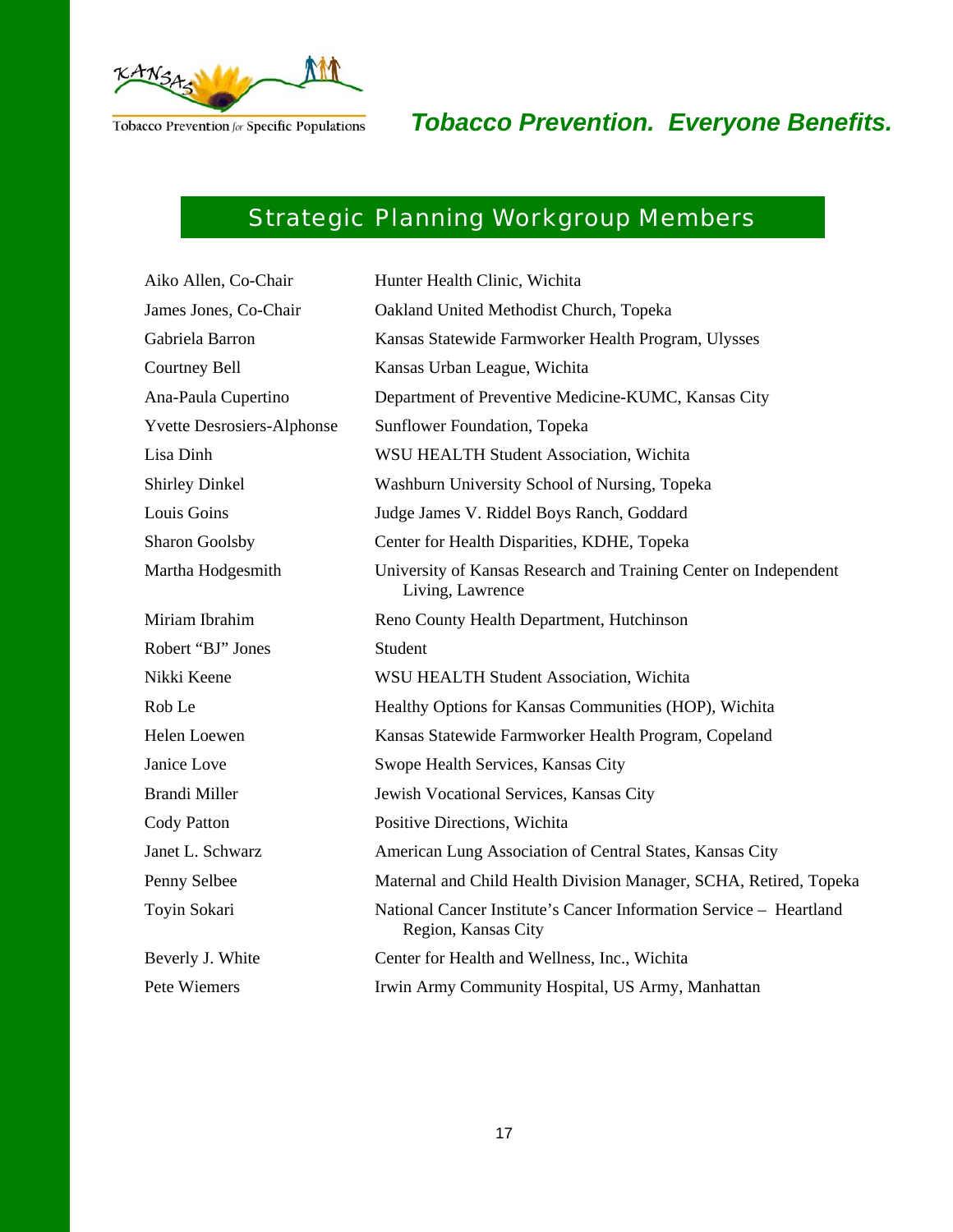

### Planning Team & Participating Organizations

*Acknowledgement and appreciation are extended to all those who contributed their ideas and expertise through workgroup planning, participation and special presentations.* 

#### **Strategic Planning Team**

Aiko Allen, Co-Chair , Hunter Health Clinic, Wichita

Janet Brandes, Project Facilitator, Wichita State University

Carol Cramer, Interim Director , Tobacco Use Prevention Program, Office of Health Promotion, Kansas Department of Health and Environment

Harlen Hays, Epidemiologist, Office of Health Promotion, Kansas Department of Health and Environment

Jenna Hunter, Outreach Coordinator, Tobacco Use Prevention Program, Office of Health Promotion, Kansas Department of Health and Environment

James Jones, Co-Chair, Oakland United Methodist Church, Topeka

Karry Moore, Project Director, Tobacco Use Prevention Program, Office of Health Promotion, Kansas Department of Health and Environment

Ginger Park, Media and Policy Coordinator, Tobacco Use Prevention Program, Office of Health Promotion, Kansas Department of Health and Environment

Sherry Prior, Area Health Education Council (AHEC)

Connie Satzler, Project Evaluator, EnVisage Consulting, Inc.

Brandon Skidmore, Grants Manager, Office of Health Promotion, Kansas Department of Health and Environment

#### **Participating Individuals/Organizations**

Sandy Culig, National Cancer Institute

Becky Tuttle, Quitline Manager, Office of Health Promotion, Kansas Department of Health and Environment

#### **Special Guests**

S. Edwards Dismuke, Dean, Kansas University School of Medicine-Wichita

Howard Rodenberg, Director of Health, Kansas Department of Health and Environment

Marta Perrupata, Fenway Institute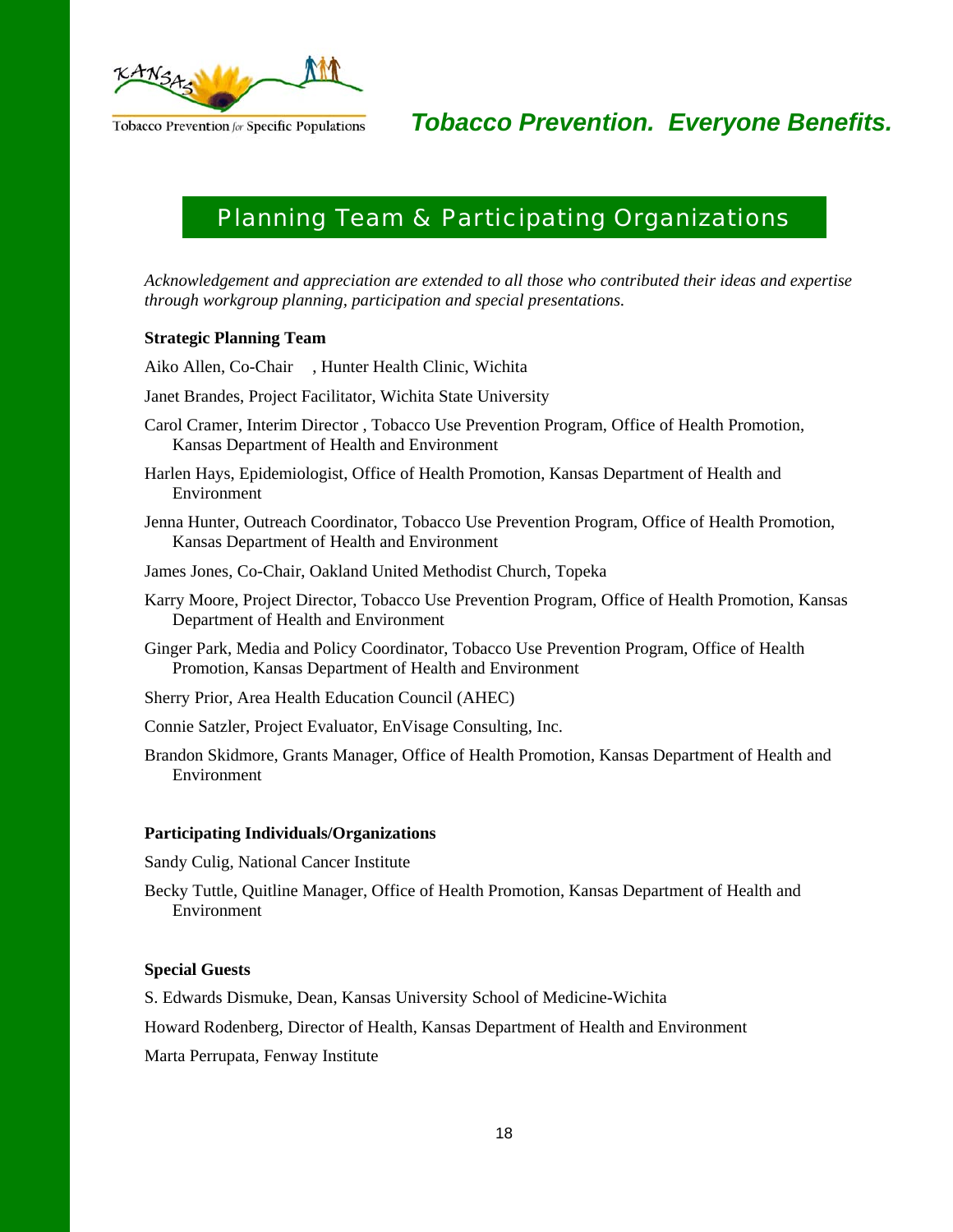

### **Glossary**

#### **AAPI – Asian Americans and Pacific Islanders**

**Acculturation –** process whereby attitudes and/or behaviors of people from one culture are modified as a result of contact with a different culture. Implies mutual influences in which elements of two cultures mingle and merge.

**Action Team** – a task force set up to address each of the three goal areas within the strategic plan, e.g., "data action team"

**Assimilation** – process of cultural absorption of a minority group into the main cultural body.

**ATOD – a**lcohol, tobacco and other drugs

**BRFSS** – behavioral risk factor surveillance system

**CDC** – Centers for Disease Control and Prevention

**Culture –** thoughts, styles of communicating, ways of interacting, views on roles and relationships, values, practices and customs

**Cultural Competency –** Having the capacity to function effectively as an individual and an organization within the context of cultural beliefs, behaviors and needs presented by consumers and their communities. An ability to understand and relate to others in a trustworthy manner, with respect for individual cultural differences.

**Diversity** – differences that exist within populations and communities (racial/ethnic, tribal, gender, age, sexual orientation, socio-economic status, geography, religion, education)

**Disparities –** see "Tobacco-Related Disparities"

**Equity** – exists when disparities are absent. Inequality implies basic unfairness that contributes to differences between groups being compared.

**ETS** – environmental tobacco smoke

**HK2010** – Healthy Kansans 2010, Kansas' statewide planning process to identify and adopt health priorities to improve the health of all Kansans

**HP2010 –** Healthy People 2010, a national framework for prevention with national health objectives designed to identify the most significant preventative threats to health and to establish national goals to reduce those threats.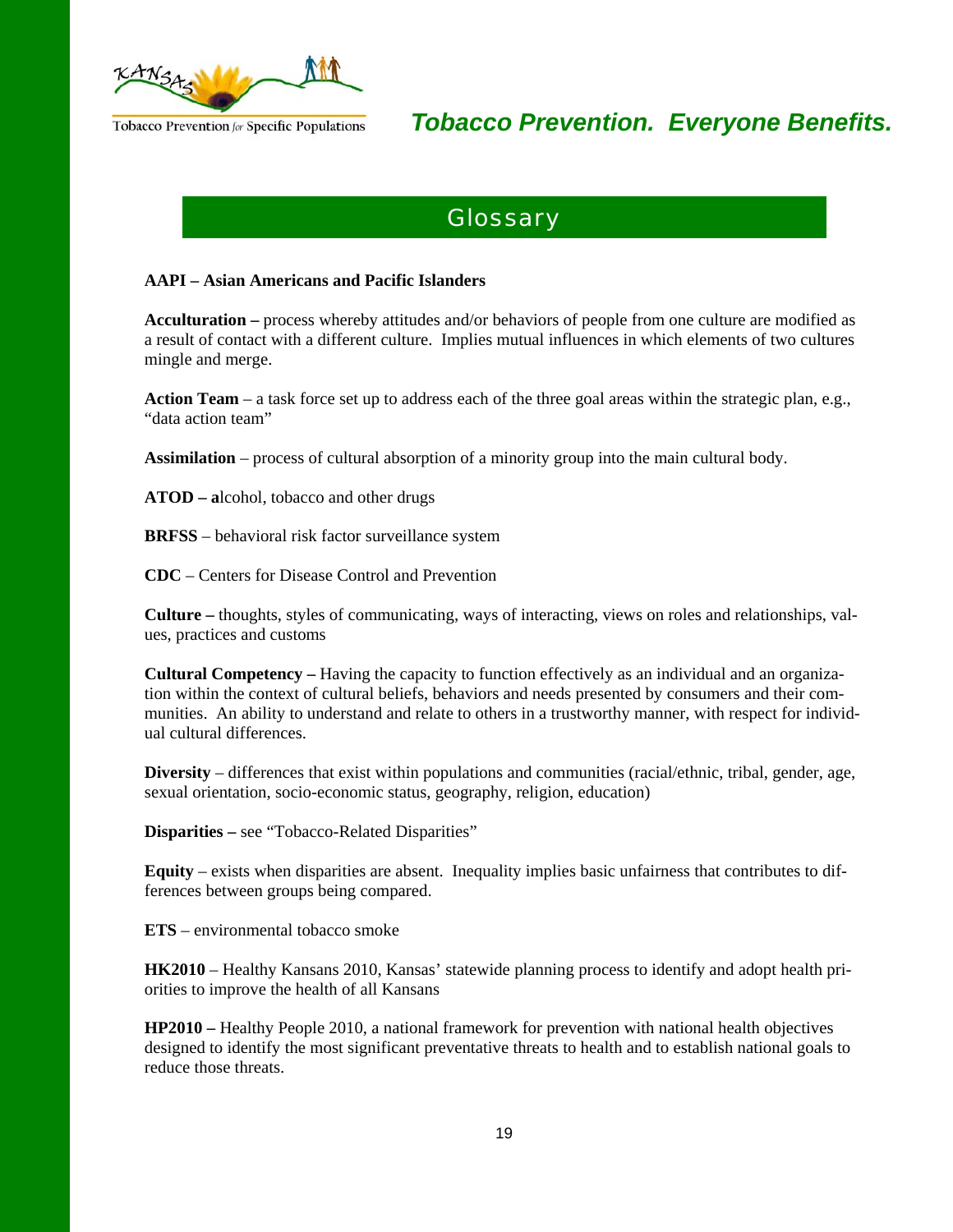

**Inclusiveness** – assurance that diverse population groups are represented and involved in a meaningful manner in the participatory planning process.

**Inclusivity –** promotion of representation and involvement of various populations in all levels of decision making.

**Institutionalized Racism –** procedures, practices and behaviors within an organization that support and encourage direct or indirect racial discrimination

**KDHE** – Kansas Department of Health and Environment

**LGBT –** lesbian, gay, bisexual, transgender

**OHP** – Office of Health Promotion, Kansas Department of Health and Environment. The Tobacco Use Prevention Program (TUPP) is located within the Office of Health Promotion, KDHE.

**OMB** – Office of Management and Budget

**OSH** – Office on Smoking and Health, Centers for Disease Control and Prevention

**Parity -** the condition whereby all members of the workgroup have equal opportunity for input and participation, as well as equal voice in priority setting and identifying critical issues during the strategic planning process

**Quitline – 1-866-KAN-STOP -** KDHE's toll-free quitline for one-on-one counseling for Kansas residents interested in quitting tobacco (includes spit/chew tobacco); various languages available

**Racism** – set of attitudes and behaviors towards another racial or ethnic group based on: 1) belief that natural differences in physical characteristics correspond directly to differences in ability and personality, 2) social and economic power of members of one racial or ethnic group to enforce and enact such attitudes and behaviors towards others

**Representation** - assurance that those who are representing a specific population group truly reflect that community's values, norms and behaviors

**Strategic Planning** – the process of determining long-term goals and then identifying the best approach to achieving those goals

**Tobacco-Related Disparities** – differences in patterns, prevention and treatment of tobacco use

**TUPP** – Tobacco Use Prevention Program, KDHE

**Workgroup** – voting members of the group which developed the Kansas Tobacco Prevention Plan for Specific Populations

**Centers for Disease Control and Prevention (CDC) National Network on Tobacco**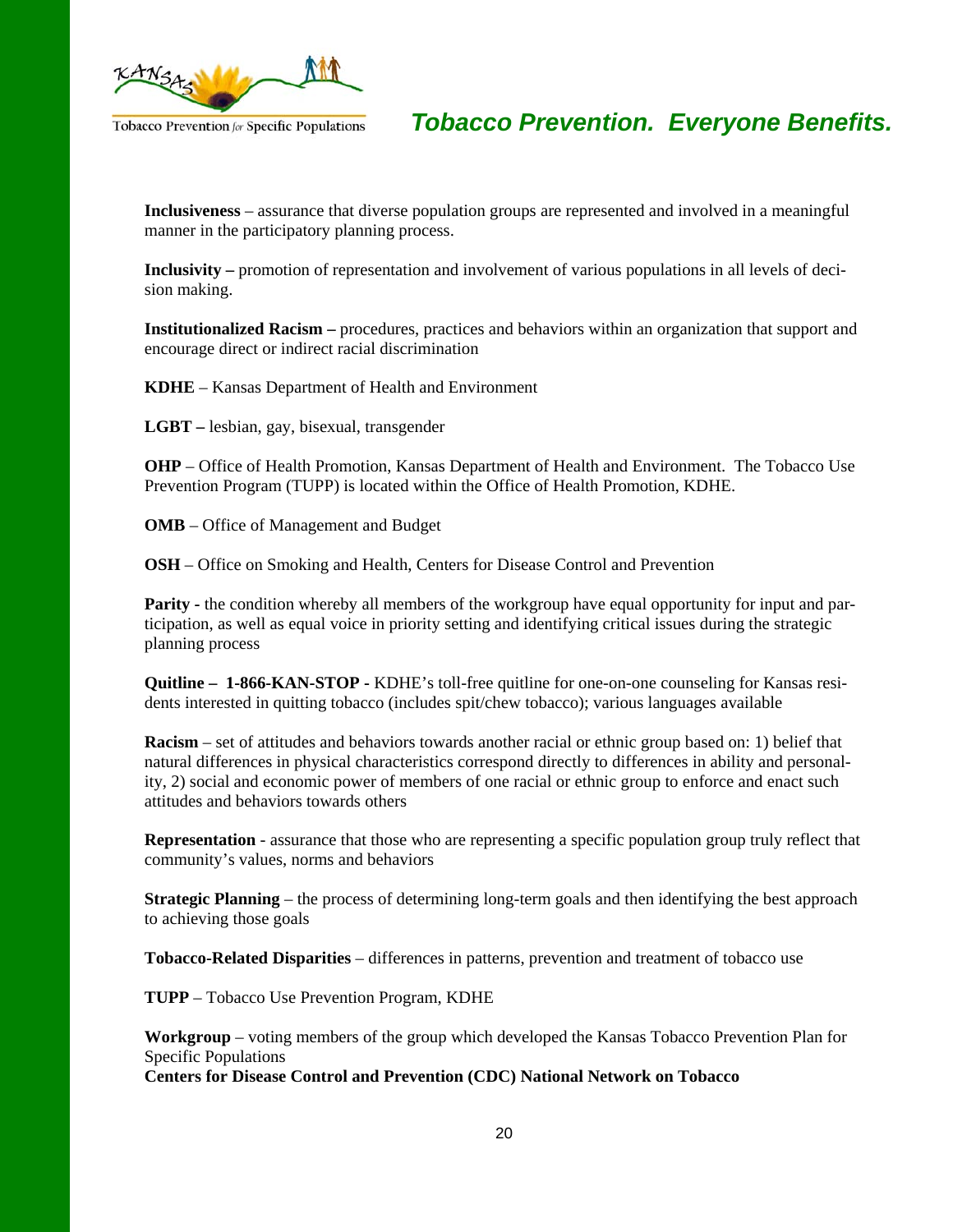

### National Tobacco Prevention Networks

For more information about tobacco prevention for specific populations, the following is a partial list of Web sites used for the Kansas Tobacco Prevention for Specific Populations Strategic Plan:

#### **Prevention and Poverty (NNTPP)**

Web: http://www.nntpp.org/

#### **Asian Pacific Partners for Empowerment, Advocacy and Leadership (APPEAL)**  300 Frank H. Ogawa Plaza, Ste. 620 Oakland, CA 94612 Ph: 510-272-9536 Web: http://www.appealforcommunities.org/

#### **Association of Asian Pacific Community Health**

**Organizations (AAPCHO)**  300 Frank H. Ogawa Plaza, Ste. 620 Oakland, CA 94612 Ph: 510-272-9536 Web: http://www.aapcho.org/

#### **The BACCHUS & Gamma Peer Education Network**  P.O. Box 10043

Denver, CO 80250-0430 Ph: 303-871-0901 Web: http://www.baccusgamma.org/

#### **National African American Tobacco Education Network**

3950 Industrial Blvd., Ste. 600 West Sacramento, CA 95691 Ph: 916-556-3344 Toll-free: 888-442-2836 Web: http://www.naaten.org/

#### **The National Alliance for Hispanic Health**

1501 Sixteenth Street, NW Washington, DC 20036 Ph: 202-387-5000 Web: http://www.hispanichealth.org/

#### **The National LGBT Tobacco Control Network The Fenway Institute**

7 Haviland St. Boston, MA 020115 Ph: 401-263-5092 Web: http://www.lgbttobacco.org Email: lgbttobacco@gmail.com

#### **The National Latino Council on Alcohol and Tobacco (LCAT)**  1616 P St., Ste. 430

Washington, DC 20036 Ph: 202-265-8054 Web: http://www.nlcatp.org/

#### **National Network on Tobacco Prevention and Poverty**

Email: admin@healthedcouncil.org Web: http://www.healthedcouncil.org/ nntpp.html

#### **Northwest Portland Area Indian Health Board**

527 SW Hall, Ste. 300 Portland, OR 97201 Ph: 503-228-4185 Web: http://www.npaihb.org/